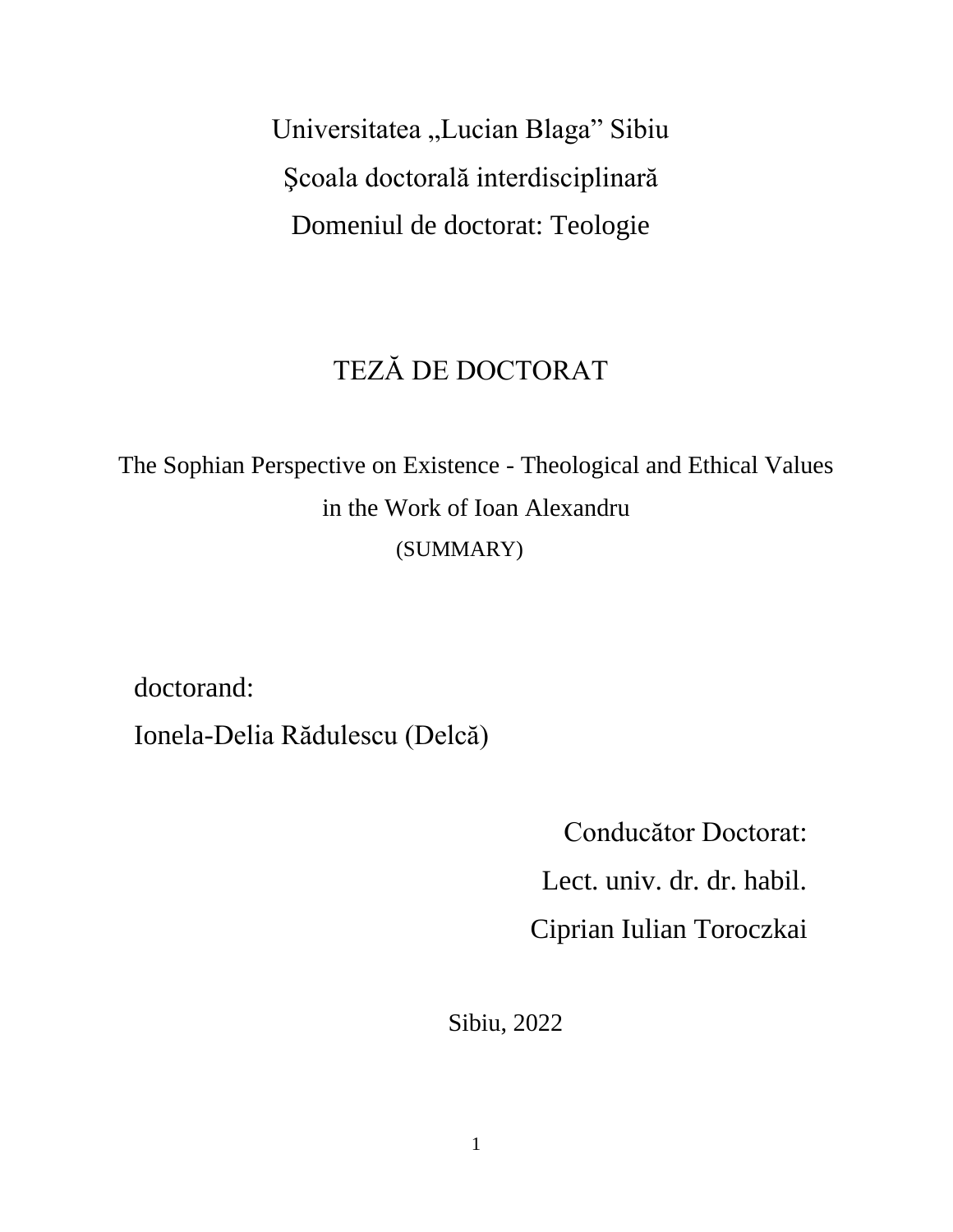| Table of contents                                                    |            |
|----------------------------------------------------------------------|------------|
| Index of abbreviations                                               | 5          |
| <i>Introduction</i>                                                  | 6          |
| General information                                                  | 14         |
| Short biography                                                      | 14         |
| Ioan Alexandru in the Securitate files                               | 18         |
| Chapter I. The Concept of Sofia                                      | 25         |
| I. 1. Biblical and theological considerations about Sophia           | 25         |
| I. 2. The Russian Sophianic Debate                                   | 28         |
| <i>I. 2.1. Vladimir Soloviov</i>                                     | 28         |
| I. 2. 2. Sergei Bulgakov                                             | 33         |
| I. 2. 3. Pavel Florenski                                             | 46         |
| I. 3. The Sophian perspective in Romanian theology and philosophy 52 |            |
| I. 3.1. A philosophy of Orthodox culture                             | 54         |
| I. 3. 2. A theology of Orthodox culture                              | 62         |
| Chapter II. Romanian literature between text and context             | 73         |
| II. 1. The beginnings of literature. Religious books and prints      | 73         |
| II. 2. Religious Literature / Sophianic lyric                        | 78         |
| II. 3. 1. The language of Sophian lyric                              | 86         |
| II. 3. 2. Semantics and symbolism. Literary motifs                   | 88         |
| II. 4. Poetry - sacrifice of the visionary poet                      | <i>107</i> |
| Chapter III. Sophianic analysis of critical reception                | 118        |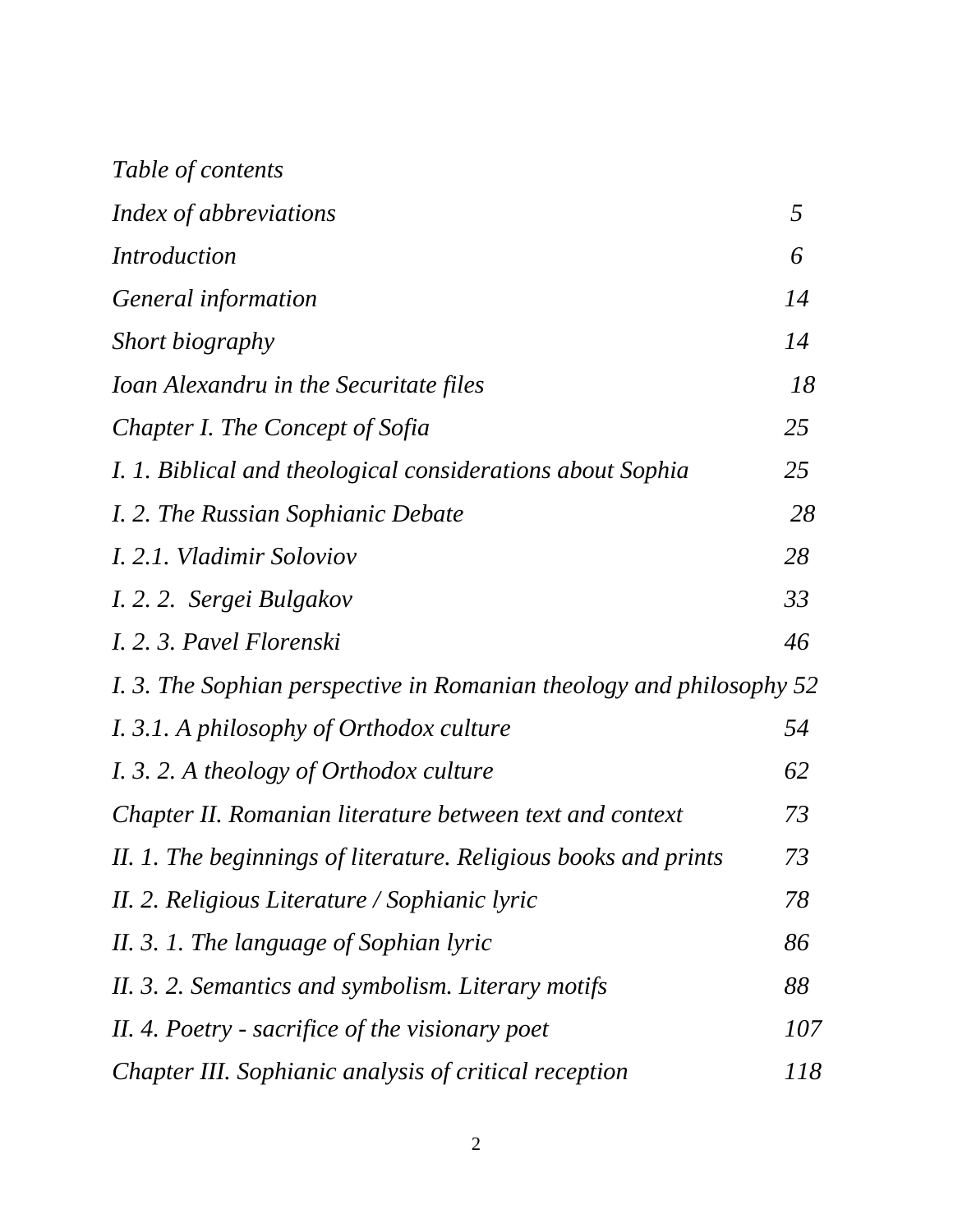| III. 1. General considerations                                  | 118 |
|-----------------------------------------------------------------|-----|
| III.2. Lyrical articulation                                     | 122 |
| III. 2.1. In search of the right expression                     | 122 |
| III. 2.2. Expressing the anxieties for the moment               | 130 |
| III. 2. 3. The experience of hell - the "indisputable paradise" | 138 |
| III. 2. 4. The initiated traveller                              | 144 |
| III. 2. 5. The oriental phase                                   | 148 |
| Chapter IV. Favorite Topos                                      | 164 |
| IV. 1. The Wilderness                                           | 167 |
| The image of the village as a spiritual space                   | 183 |
| IV. 2. 1. The village and the peasant                           | 194 |
| IV.2.2. The peasant - exponent of tradition                     | 195 |
| IV. 2. 3. Models. Emblematic figures                            | 205 |
| IV. 2. 4. The cosmic openness of the village                    | 207 |
| IV. 2. 5. Houses / the parental home                            | 213 |
| IV. 3. The Homeland - Transcendent Perspective on the Ethnic    | 220 |
| V. Conclusions                                                  | 230 |
| <b>General Bibliography</b>                                     | 235 |
| Appendices                                                      | 265 |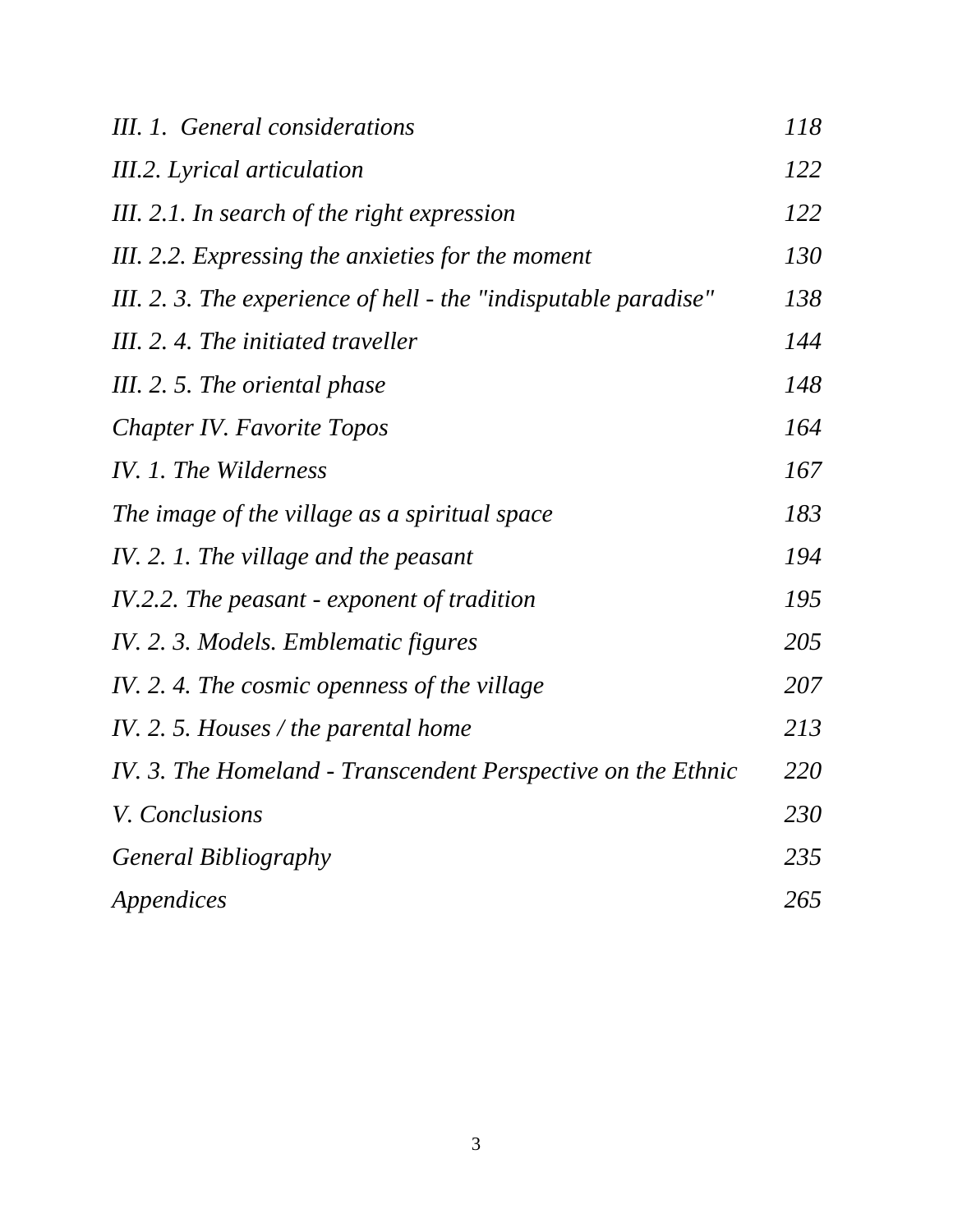Keywords: Ioan Alexandru, Sophianic literature, Sofia, sophiology, ethical, theological, topos, village, wilderness, homeland.

*Topicality of the theme.* As a complex being, man lives in a society that has an impact on him from all points of view, and therefore an interrelation of the different areas of existence and knowledge of the individual is self-evident. The writer is not an isolated entity in an ivory tower, he is part and result of moral, historical and philosophical phenomenology, and research into literary works requires a study of the context in which they emerged, for 'moral or aesthetic issues are particularly suited to interdisciplinary treatment. At the same time, interdisciplinarity is a logical consequence of integrating all types of content in the perspective of lifelong learning"<sup>1</sup> .

Literary criticism approaches literary works from a synchronic or diachronic perspective, or by reference to the writer's biography. However, it is necessary "to have more of a reciprocal interaction instead of unilateral inputs - inputs"<sup>2</sup> . It is therefore useful to conduct inter-, pluri- and trans-disciplinary research on the themes addressed by relating them to other disciplines in order to achieve a unified understanding.

In his 1825 Discourse on the Unity of the Sciences, the French historian Jules Michelet said: "Wise Antiquity has taught us that the Muses are sisters... Knowledge is one: languages, literature, history, physics, mathematics, philosophy, branches of learning that seem distant are in fact close together, or rather, they combine to form a system, which, because of our limitations, we perceive in succession as distinct parts. But there will come a day when we will try to perceive the impressive harmony of science."<sup>3</sup>

Is it possible to talk about a link between literature and religion, about religious literature? There is an intrinsic link between literature and religion, an ethical dimension that every literary text possesses. T.S. Eliot<sup>4</sup> believes that a literary work should be seen as a work of the imagination, but it should also be considered from an ethical and theological point of view. This is important in our

<sup>1</sup> UNESCO, *Reunion sur la methodologie de la reforma des programmes scolaires*, Doc. Ed. 76/Conf. 640/3, 1976, p. 18.

<sup>2</sup> Colpaert, J., *Editorial: Transdisciplinarity,* Computer Assisted Language Learning, Vol. 17, No. 5, p. 459–472, 2004, p. 470.

<sup>3</sup> Michelet, 1825 cit. in. Văideanu, G., *Educația la frontiera dintre milenii,* Ed. Politică, București, 1988, p. 247.

<sup>4</sup> T.S. Eliot, - *Literatură și religie* în [http://www.literaryjewels.com/search?q=eliot+religion,](http://www.literaryjewels.com/search?q=eliot%2Breligion) accessed at 01. 06. 2013.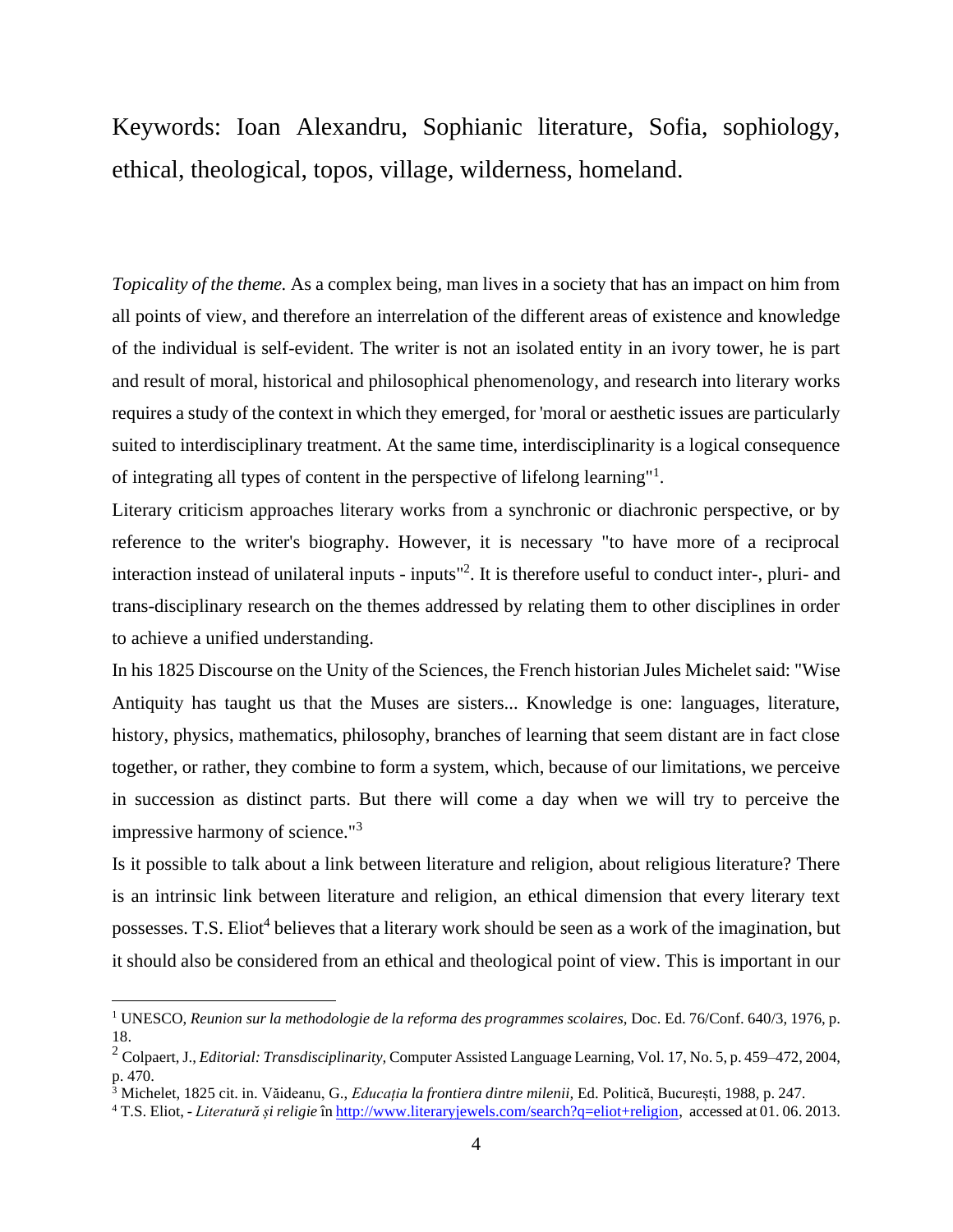age, when there is no full agreement on ethical and theological values in literary works. T.S. Eliot, however, believes that there is a relationship between literature and theology, and consequently he has problematized the application of the religious factor in literary criticism. In surveying the literature of the world - especially English literature - Eliot concludes that there are three types of religious literature: religious literature possessing literary qualities, devotional poetry, and the works of authors who wish to convey the cause of religion. He deplores the irrationality that underlies the separation of literature from its religious analysis, and speaks of an evident secularization in the way a reader reads a literary text - without concern for the effect it has on one's behavior. Nuancing his research, Eugen Dorcescu distinguishes between the religious and the mystical: "religious poetry ("religio, religionis" = belief in supernatural forces and their worship) is linked to a particular form of a religion (as an institution) and expresses its symbols, rituals, outward manifestations. Religious poetry is the ritual-mediated experience of mystery. Mystical poetry ("mysticus" = hidden, mystical) expresses the substance of the intimate relationship between the individual spirit and the universal Spirit, between the human being and its Creator. Mystical poetry is the direct experience of mystery"<sup>5</sup> . What gives value to religious lyric is not so much the subject matter, but the resistance to an aesthetic reading, the particularity of an ideological path, the authenticity of experience, the originality of expression and expressiveness.

The common factor between religion and literature is behaviour. Religion imposes on us ethics, judgement - self-criticism and criticism of others. Literature in turn has an effect on our behaviour. Whatever the author's intentions, his works affect us as whole human beings. Even if we read a literary work for aesthetic purposes only (keeping our moral judgement in another register), it affects us as human beings, whether we intend it to or not. Modern readers have lost their religious values. The knowledge gained from the reception of a literary work is not complete, but reflects the writer's way of capturing existence and the reader's understanding of it. Often the difficulty lies in selecting a few books from the multitude of existing ones.

*Importance of theme.* In the paper "The Sophian Perspective - Theological and Ethical Values in the Work of Ioan Alexandru" we set out to carry out an interdisciplinary study of Ioan Alexandru's

<sup>5</sup> Eugen Dorcescu, *Poezia mistico-religioasă. Structură şi interpreta*re în [https://caietedesudest.wordpress.com/eseu/eugen-dorcescu-poezia-mistico-religioasa-structura-si-interpretare/,](https://caietedesudest.wordpress.com/eseu/eugen-dorcescu-poezia-mistico-religioasa-structura-si-interpretare/)  accessed at 12.08.2020.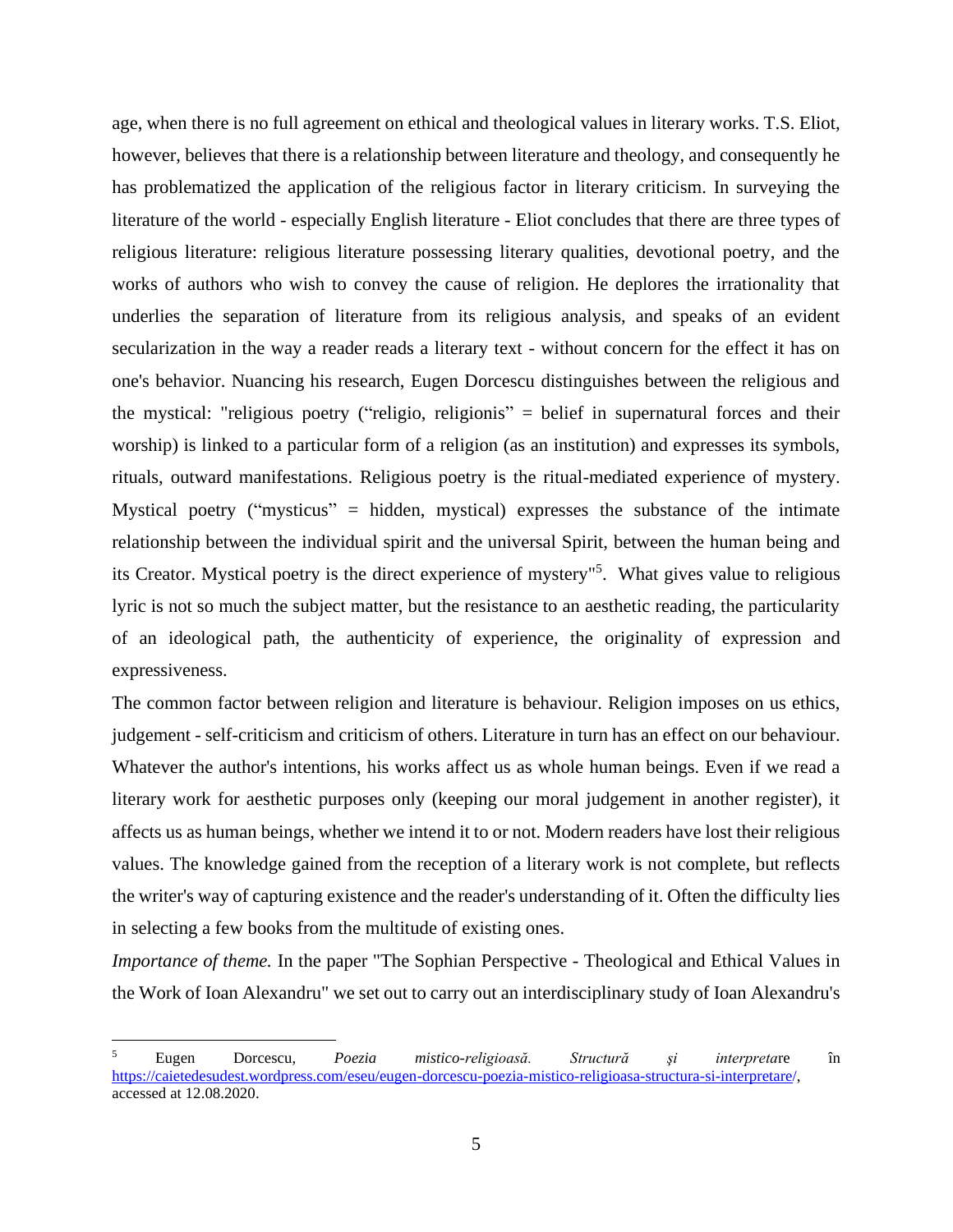work, integrating it with Sophianic lyric. We have used the term *Sophianic lyric*, within the coordinates established by Romanian theology, but also taking into account the presentation of other conceptions on the issue of Sophia. When we talk about Sophian lyric, about the Sophian perspective on existence, we have in mind some landmarks: 1. For the poet, the world is a manifestation of divine love; 2. The literary work is an expression of the writer's love for the world, capturing its beauty and grandeur, and gratitude for the awareness of his mission; 3. Poetry, as a means of expression, has at its disposal means of expressiveness that at the same time encipher and decipher the poet's conception of the world.

Ioan Alexandru's work is under the sign of an intrinsic religiosity, and the connection between his literature and religion is theorized by the writer himself. He says: "Where there is piety, the word is no longer an abstraction, but life incarnate"<sup>6</sup>, and without religious feeling "there is no poetry", because to write means "to be in a state of joy and gratitude"<sup>7</sup>. He considered the poet to be a spiritual messenger, a herald of the Word: "he is neither demiurge nor genius (though with a special gift), but a servant of Tou Logou - servant of the Logos"<sup>8</sup> . Thus, the role of the poet is "to make people better and closer to each other"<sup>9</sup>.

*Stage of research.* Ioan Alexandru's work is based on a biblical vein, and an analysis of it without recourse to the texts of Holy Scripture (especially if we refer to the volumes of verse of the last two stages) is incomplete. In the last century, the grid of reception of the writer has been rather sketchy, as he has been studied mainly by literary critics without theological training. Some change can be observed in the hermeneutics of the literary text in the last 20 years, when an attempt has been made to reposition the work of Ioan Alexandru through the efforts of scholars in training.<sup>10</sup> In the history of Romanian literature and in literary dictionaries, Ioan Alexandru's name is placed alongside the other representatives of the 60` generation. Literary critic Alex Ștefănescu observes that the poet was appreciated at the time when his first volume of poetry appeared: "people called

<sup>&</sup>lt;sup>6</sup> Ioan Alexandru - *Bucuria creației*, în "Luceafărul", XVIII, nr. 33, 16 august 1975, p. 1.

 $7$  Ibidem, p. 7.

<sup>8</sup> Ioan Alexandru - *Iubirea de Patrie,* vol. II, Ed. Eminescu, București, 1985, p. 38.

<sup>9</sup> Ibidem.

 $10$ Here are the doctoral works: in 2008 "Dinamica imaginației simbolice în poezia lui Ioan Alexandru" de Natalia-Asinefta Topârceanu (Pascu) at University "1 Decembrie 1918" from Alba Iulia and in 2013 "Ioan Alexandru (monografie critică)" - at University "Lucian Blaga" from Sibiu by the Greek-Catholic professor and priest Aurel Hancu, published a year later with the same title, at Ed. Sfântul Ierarh Nicolae, Brăila, 2014. The book is structured in chapters and follows biography, work, critical reception, convergences with Lucian Blaga, topicality of the work and critical appreciation.. In 2017 another doctoral thesis appears – "Poezia arhetipului și ritualul imnic" at Western University from Timișoara, write by Popescu (Angeru) Luciana, divided into four chapters.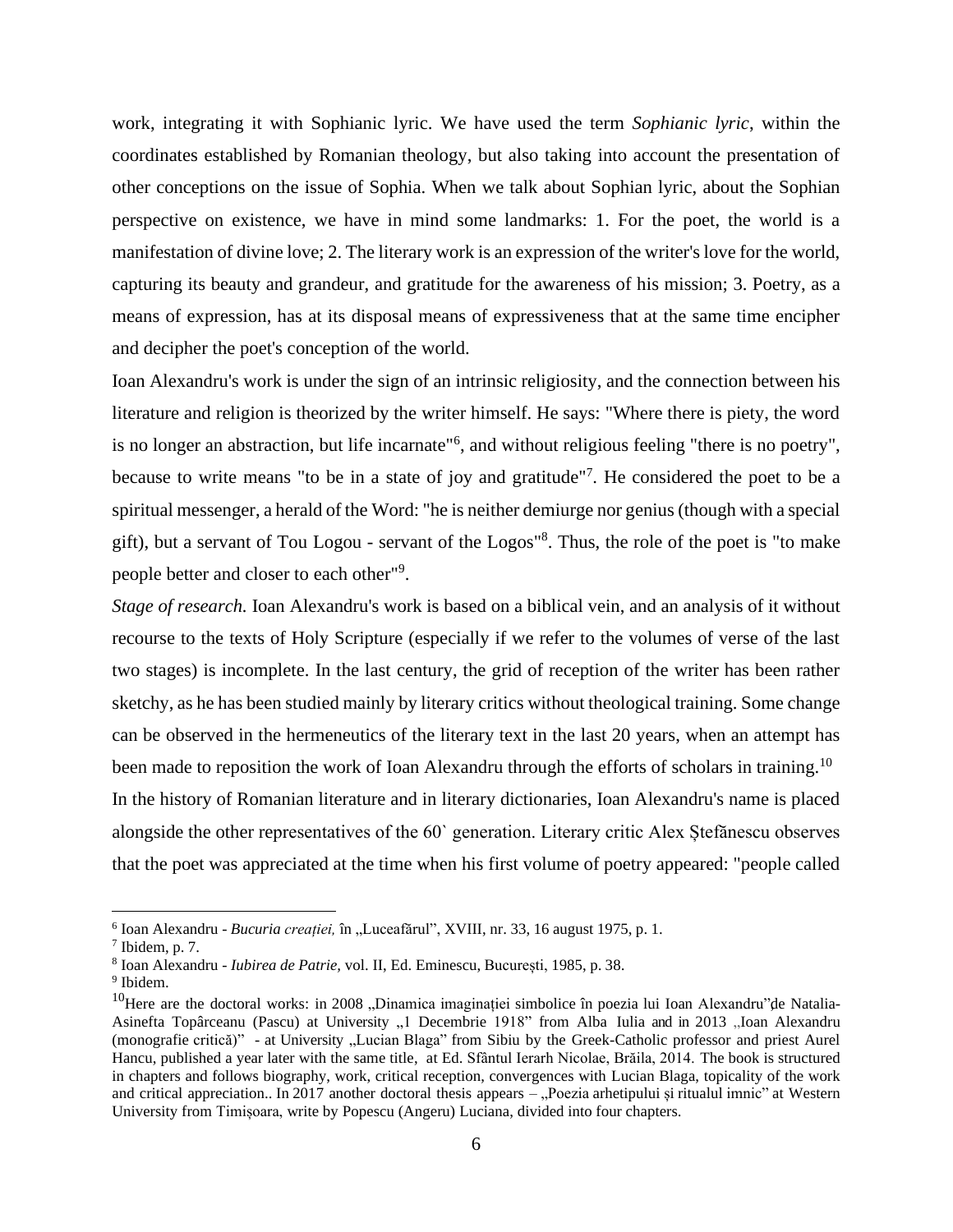him 'a new Eminescu'. This was not an exaggeration, judging by the data at the time. His boundless devotion to poetry, his interest in the study of philosophy and ancient languages such as Elina and Hebrew, his ability to deeply intuit the Romanian spirit with a religious vibration, and a certain 'homme revolté' attitude, typical of great creators, justified the most optimistic predictions"<sup>11</sup>. Although he sympathizes with the poetry of the first volumes of verse, in which he identifies hints of Sergei Esenin and Nicolae Labis (in the volumes How can I tell you and Life for the time being), the imminence of poetry is not to the liking of the literary critic who considers that the poet "is content with a mechanics of joy, productive and harmonizing"<sup>12</sup>.

If we refer to the reprinting of the poet's work, we note that in 2014 Nicolae Băciuț<sup>13</sup> published an anthology of texts written by Ioan Alexandru, and in 2015 a representative edition (in two volumes) of the writer's work<sup>14</sup> was printed by the Timisoara critic and literary historian Alexandru Ruja. The edition begins with an introductory study of about 100 pages by literary critic Eugen Simion - a minimal monograph in which Ioan Alexandru's life and work are presented and his poems are analyzed from a diachronic perspective. Eugen Simion (like Ion Bălu $^{15}$ ) notes the existence of two phases in Ioan Alexandru's lyricism: the lyricism before Hymns and that after Hymns of Joy, when "he takes the path of Hymns, that of a poetry with a strong and hidden traditionalist-religious background, under the influence of Blaga, but also of his philosophical readings, and of his Christian experience"<sup>16</sup>. The presentation is made by volume, in chronological order.

Important for understanding the socio-historical and literary context in which Ioan Alexandru worked are also the epistolary texts: the correspondence with Father Justinian Chira, published in  $2001^{17}$ ; the correspondence with Father (now Bishop) Calinic Argatu<sup>18</sup> or the sentimental presentation by Ion  $Cocora<sup>19</sup>$ . I have taken these into account, as well as the way in which they have been analyzcoed in various journals<sup>20</sup>.

<sup>11</sup> Alex Ștefănescu, *Istoria literaturii române contemporane 1941-2000,* Ed. Mașina de scris, București, 2005, p. 485- 486.

<sup>12</sup> Ibidem, p. 489.

<sup>13</sup> Nicolae Băciuț - *Întoarcerea lui Ioan Alexandru*, Ed. Nico, Târgu Mureș, 2014.

<sup>14</sup> *Ioan Alexandru. Opere* (vol. I + vol. II), Academia Română, Ed. Fundația națională pentru știință și artă, 2015, 3220 p.

<sup>15</sup> Ion Bălu, *Ioan Alexandru – monografie, antologie comentată, receptare critică*, Ed. Aula, Oradea, 2001.

<sup>16</sup> Eugen Simion în *Ioan Alexandru. Opere* (vol. I + vol. II), ed. cit., p. 23.

<sup>17</sup> Ioan Alexandru și Justinian Chira, *Scrisori,* Ed. Lumea credinței, Baia Mare, 2001.

<sup>18</sup> Calinic Argatu, *Frate Calinic... Ioan Alexandru către Calinic Argeșeanul. Viața din cărți, scrisori și dosare secrete,*  edited by, introductory study and notes by Adrian Alui Gheorghe, Ed. Școala Ardeleană, Cluj-Napoca, 2021.

<sup>19</sup> *Amintirea poetului,* sentimental edition composed by Ion Cocora, Ed. Palimpsest, București, 2003.

<sup>&</sup>lt;sup>20</sup> Ioan Petraș, *Elemente filocalice în corespondența lui Ioan Alexandru cu Justinian Chira, în "Mișcarea literară",*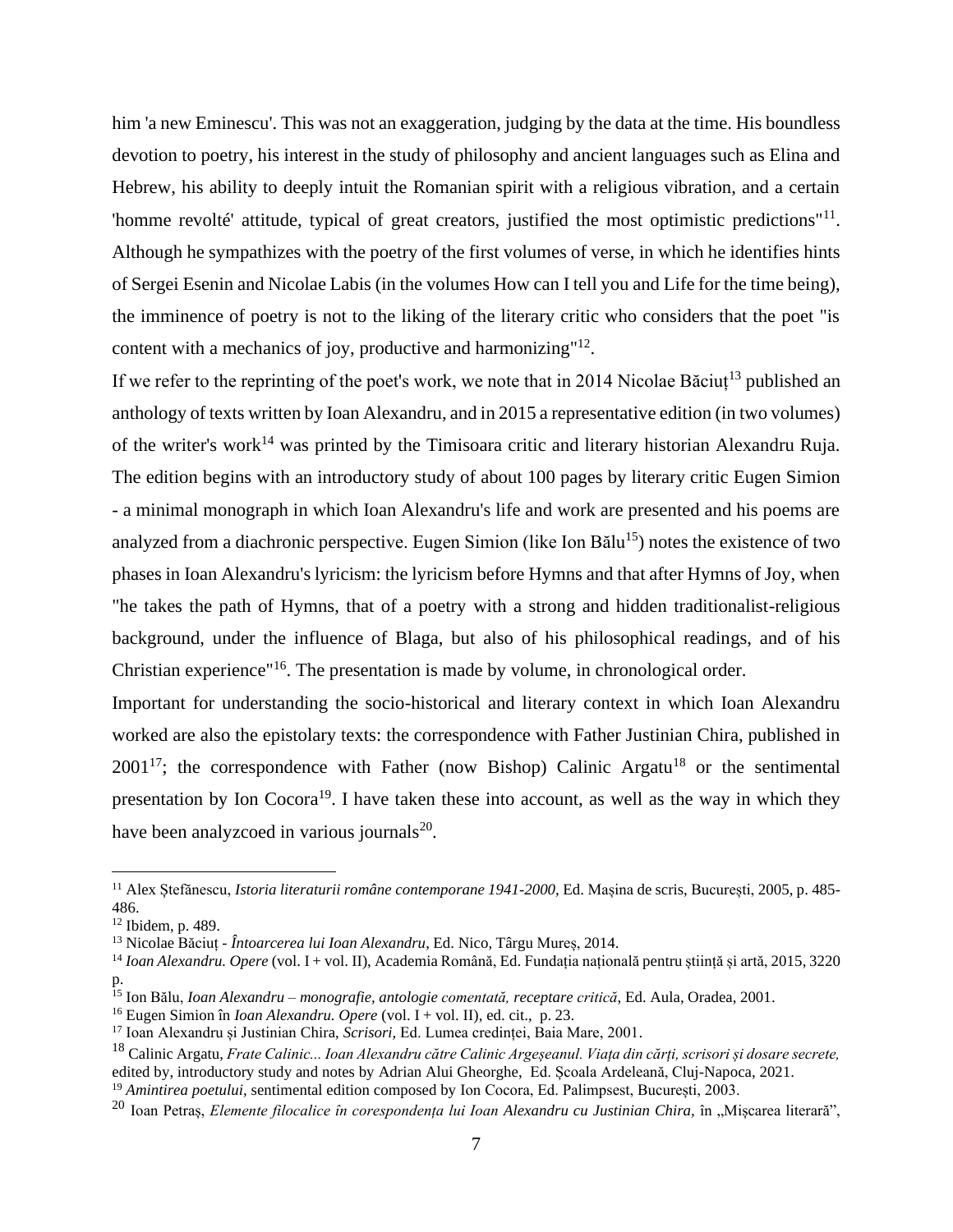Among the testimonies of contemporaries we mention the confessional essay about Ioan Alexandru<sup>21</sup>, published in 2015 by Dan C. Mihăilescu, with the title *What can you do to me if I love you!?* The biographical aspects that brought the two men together led to an understanding beyond the canons of criticism, as the author notes the difficulty of receiving and understanding texts that were a discordant note in the Romanian lyrical landscape of the period 1960-1989: "Of course, the world of literary criticism - almost one hundred percent aestheticizing, rationalist-Enlightenment, atheist, agnostic, religiously ignorant or mephitic in principle towards everything that was called "metaphysical hypostasis" at the time - was caught on the wrong foot."<sup>22</sup>

The hermeneutics of the Alexandrian literary text can be divided into two categories: pre-1989 criticism (militantly communist, appreciating the diffuse metaphysical thrill, the unusual thematic associations) and post-1990 criticism (not constrained by ideological issues), but this is an ineffective formal delimitation, since in both cases it is important to identify which reception grid each person uses.

In *General Dictionary of Romanian Literature. A-B,* character descriptions "in the portrait tradition of Goga are noted in the Hymns, but the tone of the desultory romance is lifted into the purest blue and amplified polyphonically into a shattering elegy that turns unexpectedly into heavy lamentation and metaphysical celebration"<sup>23</sup> (as in the poem The Hymn of John of Wood from *The Hymns of Joy*).

In *Analytical Dictionary of Romanian Literary Works. Definitive edition. N-Z* attempts to classify the poet in a certain literary trend, identifying expressionist, traditionalist and neo-traditionalist accents<sup>24</sup>. At the same time, after the volume *Customs of the Wilderness* it is considered that the poetry becomes "more 'abstract', with essentially religious themes, relating its imaginary universe to the 'biblical allegory', shaping it according to a meaning that forces the 'concrete' to be structured

Bistrița, anul X, 2011, nr. 3 (39), p. 10 – 15; Marcel I. Malanca, *Satul, reper al devenirii umane în corespondența Arhiepiscopului Justinian Chira cu poetul Ioan Alexandru* în "Studia Universitatis Septentrionis. Theologia Orthodoxa", Nr. 1 (18) / 2019, p. 307-324, available online at<https://www.ceeol.com/search/article-detail?id=921232> Ioan Pintea, *Scrisorile de la Rohia". Elemente filocalice în corespondenţa lui Ioan Alexandru cuJustinian Chira* by Ioan Petras in "Miscarea literară", an X, nr. 3 (39), 2011, Bistrita, http://miscarealiterara.ro/imagini/ml3\_11.pdf (accesat în 13.08.2020).

<sup>21</sup> Dan C. Mihăilescu, *Ce-mi puteți face dacă vă iubesc*!?, Confessive essay about Ioan Alexandru, Ed. Humanitas, București, 2015.

 $22$  Ibidem, p. 76.

<sup>23</sup> *Dicționarul General al Literaturii Române. A-B*, general coordinator Eugen Simion, Ed. Univers Enciclopedic, București 2004, p. 104.

<sup>24</sup> *Dicționar analitic de opere literare românești. Ediție definitivă. N-Z*, vol. II, I. Pop, Ion (coord.), Ed. Casa Cărții de Știință, Cluj-Napoca, 2007.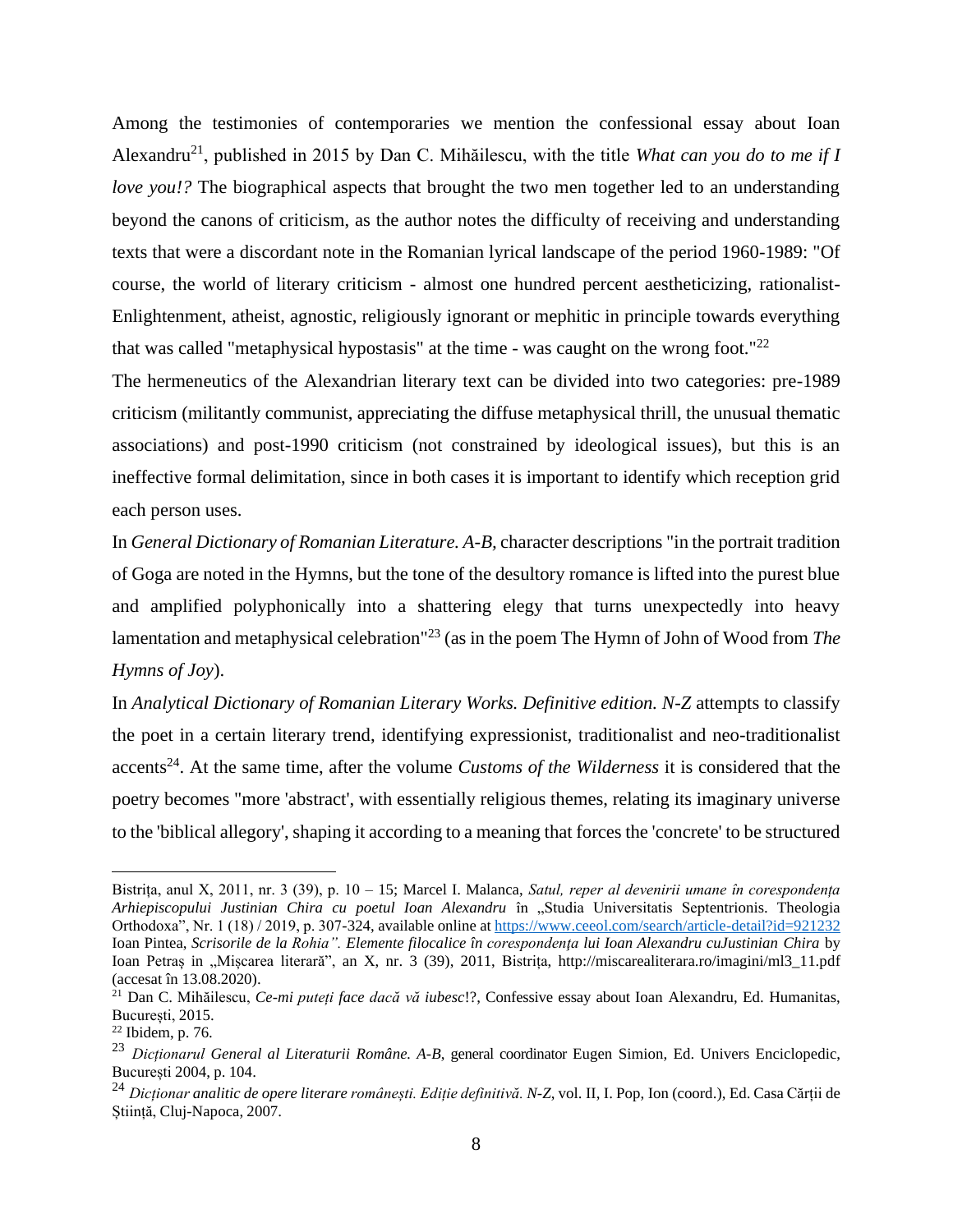under the tutelage of an idea, appearing as a parable<sup>"25</sup>. Ion Pop in the volume Ritual Existence. *Despre poezia lui Ioan Alexandru* (On the Poetry of Ioan Alexandru) brings together several articles he has written over time (older and newer) about the poet and the role of his poetry, about its place in the Romanian literary landscape, noting the existence of neo-traditionalism in Ioan Alexandru's poetry<sup>26</sup>. We also intend to take into account and analyze other more recent studies and articles $^{27}$ .

Although an orthodox Christian author, Ioan Alexandru has not been thoroughly studied from this perspective. Although a good orator, his interviews and speeches, both literary and political, have barely been posted on the internet<sup>28</sup> and transcribed<sup>29</sup>, but have not been analyzed. Also, his correspondence<sup>30</sup> has been little, insufficiently addressed<sup>31</sup>.

*The objectives of the present research.* What was new in the work *The Sophian Perspective on Existence - Theological and Ethical Values in the Work of Ioan Alexandru*? The innovation

<sup>25</sup> Ibidem, p. 1057.

<sup>26</sup> Ion Pop, *Existența rituală. Despre poezia lui Ioan Alexandru,* Ed. Școala Ardeleană, Cluj-Napoca, 2020.

<sup>&</sup>lt;sup>27</sup>For example: Achim, Prof. Univ. Dr. George - *Ioan Alexandru – poetica imnelor*, în "Annales Universitatis Apulensis. Series Philologica", Nr. 1 / 2018, p. 142-147, aici p. 142, article available online at [https://www.ceeol.com/search/article-detail?id=7515.](https://www.ceeol.com/search/article-detail?id=7515) Bantoș, Ana *- Ioan Alexandru. Particularități ale redefinirii lirismului românesc postbelic,* în "Limba română", Nr. 3, Anul XXVII, 2017, Chișinău, p. 76-80. The article is also available online at<https://limbaromana.md/index.php?go=articole&n=3397>. Buziași, Ion - *Ioan Alexandru – Poetul imnograf*, in rev. "Vatra", nr. 4+5 / 2018, Târgu Mureș, p. 96-99. The article is also available online at [https://www.ceeol.com/search/article-detail?id=778825.](https://www.ceeol.com/search/article-detail?id=778825) Buzilă, Boris - *Ioan Alexandru, mărturisitorul Fragmente inedite din Jurnalul memorialistului* în "Tabor" Revistă de cultură și spiritualitate românească, Nr. 9/2017, p.43-46, article available online at [https://www.ceeol.com/search/article-detail?id=903088.](https://www.ceeol.com/search/article-detail?id=903088) Cioata, Valeria *- Mystic Elements In The Poetry Of Ioan Alexandru,* Journal of Romanian Literary Studies, nr. 08 / 2016, p. 650-658, article available online at [https://www.ceeol.com/search/article-detail?id=457647.](https://www.ceeol.com/search/article-detail?id=457647) Draica, Valeria *- Tradiția și evlavie în creația lui Ioan Alexandru,* în "Limba Română", Chișinău, anul XXIV, 2014, nr. 2. Mariş, Ioan, Prof. Dr. – *Ioan Alexandru – Poet al Logosului întrupat în istorie* în "Îndrumătorul bisericesc", anul 149, Tiparul Tipografiei Eparhiale, Sibiu, 2001. Nicolescu, Costion *- Ioan Alexandru — vulturul ioanic al poeziei românești*, in "Tabor", revistă de cultură și spiritualitate românească, Cluj-Napoca, anul V, 2012, ianuarie, nr. 10. Pop, Ion - "Imnele" lui Ioan Alexandru, în "Viata românească", București, 2014, nr. 5 – 6. Rachieru, Adrian Dinu - *Ioan Alexandru, un poet "transfigurat*", "Contemporanul", Ideea europeană, anul XXII, Nr. 11, noiembrie 2011. Ștefănescu, Alex - *La o nouă lectură: Ioan Alexandru*, în "România literară", București, 2002, nr. 9. Vieru, Cristian *- Ioan Alexandru – Pământ transfigurat,* in "Mișcarea literară", Anul X, nr. 3 (39), 2011, Bistrița, p. 2-3. Vlăduț, Dumitru - *Ioan Alexandru în ediție critică*, in "Arca", Arad, 2016, nr. 10-11-12 (about Ioan Alexandru, *Opere*, I (1702 p.) – II (1516 p.), Academia Română, Fundația Națională pentru Știință și Artă, București, 2015. Selected and set text, notes, commentaries, variants, chronology and indexes of Alexandru Ruja. *Introducere* de Eugen Simion).

<sup>28</sup> They appear o[n https://grupulioanalexandru.webs.com/](https://grupulioanalexandru.webs.com/)

<sup>&</sup>lt;sup>29</sup> As part of the project that started in 2016 throught the blog <https://ioansalexandru.wordpress.com/>

<sup>30</sup> *Ioan Alexandru - Justinian Chira. SCRISORI*, Baia Mare, 2001, 320 p.

<sup>&</sup>lt;sup>31</sup> *Elemente filocalice în corespondenta lui Ioan Alexandru cu Justinian Chira de Ioan Petras în "Miscarea literară"*, an X, nr. 3 (39), 2011, Bistrița, p. 10-15 at [http://miscarealiterara.ro/imagini/ml3\\_11.pdf](http://miscarealiterara.ro/imagini/ml3_11.pdf) (accessed in 13.08.2020) or *Scrisorile de la Rohia"* by Ioan Pintea in "Mișcarea literară", an X, nr. 3 (39), 2011, Bistrița, p. 16-17 în [http://miscarealiterara.ro/imagini/ml3\\_11.pdf](http://miscarealiterara.ro/imagini/ml3_11.pdf) (accessed in 13.08.2020).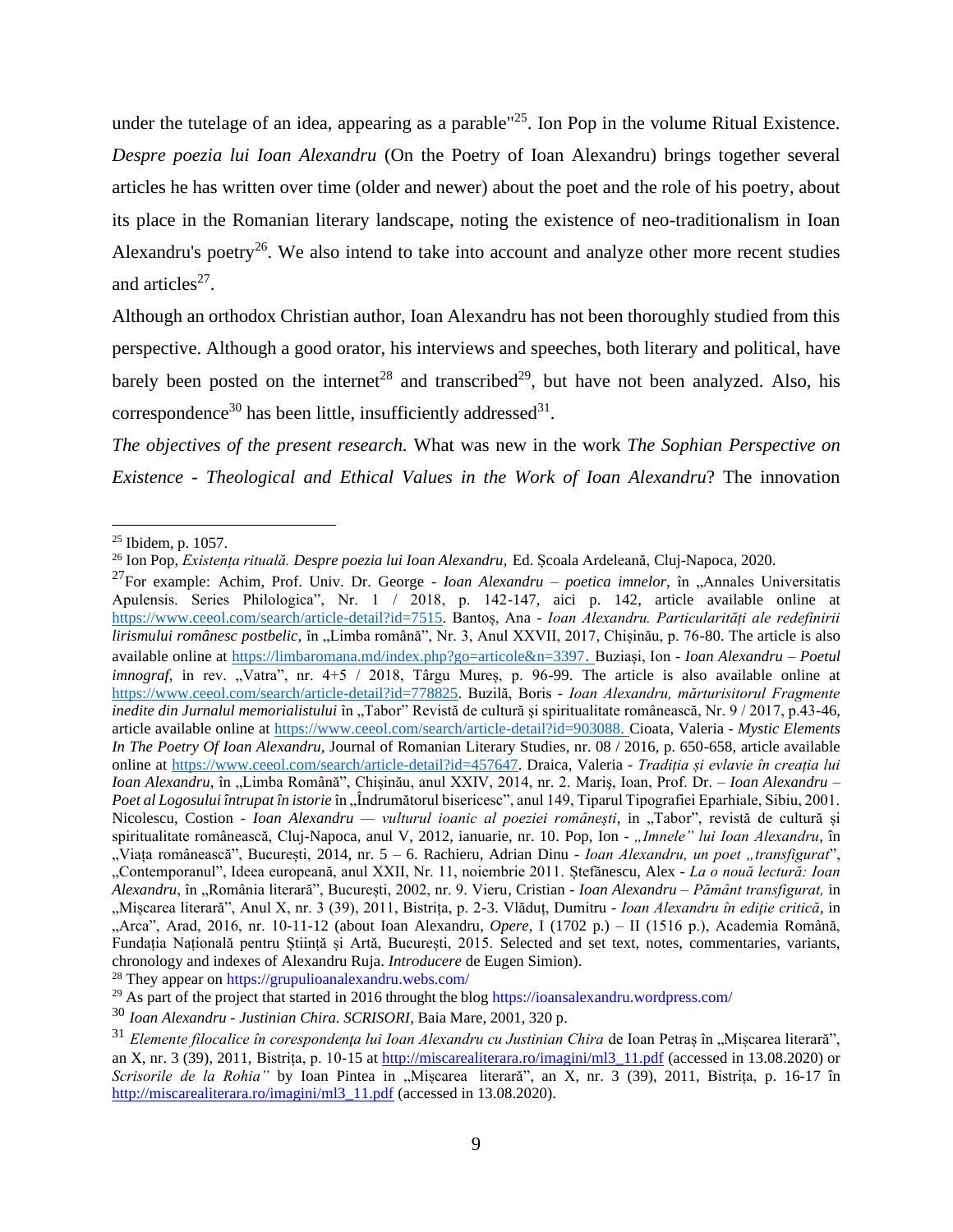consisted in a rearrangement and reinterpretation through the moral and critical grid of Ioan Alexandru's work, on the one hand, and on the other hand the innovation was the integration of Ioan Alexandru's lyricism into Sophianic lyricism, as we have called deeply orthodox and autochthonized / autochthonizing literary creations. We did not intend to produce a monograph as has been done before, but a repositioning in the grid of Christian Orthodox modernity.

*Theoretical objective*: to study the correlation between literature and morality through an applied study of the work of Ioan Alexandru.

*Practical-applicative objective:* Implementation of studies from various fields (morality, literature, philosophy) in the realization of a structured inter-, pluri- and transdisciplinary dialogue. *Research methodology.* Thus, we aimed to answer the question: To what extent do literature and Christian-Orthodox moral values converge in the work of Ioan Alexandru?

Our *hypothesis* is *that if integrated approaches are used in the study of Ioan Alexandru's work, then it will be observed that the writer has a Christian/Sophic/ethical perspective on existence.* In support of this general hypothesis, two operational hypotheses have been formulated:

1. If we use the theological grid in the reception of the religious literary text, then we reach a deep understanding of the meanings of the work.

2. If we study the content and the writer's mode of expression, then we observe that the literary work is the expression of moral facts.

*Thesis structure.* To begin with, the thesis contains a brief biography of Ioan Alexandru, and among the general information, I have included data taken from several files in the CNSAS archives, from which it emerges that Ioan Alexandru was followed both in his public and private life and that several attempts were made to discredit him, since he had links with many Orthodox clergymen and hierarchs, facts which were contrary to the thematic directions of the Communist regime.

In chapter one we have identified Old Testament and neotestamental sources in which references to Sofia appear and we have presented the conception of Sofia in Russian theology and in the Romanian area, a choice based on the principle of synchronicity (late 19th century and 20th century). The Sofianic in Russian theology has several meanings. Vladimir Soloviov emphasises the theanthropy of created existence, the divine purpose of human being, but proposes an erotic vision of Sophia. Another exponent of "Russian sophiological existentialism" is Sergei Bulgakov. Always conscious of the teachings drawn from the Scriptures, the Russian theologian critically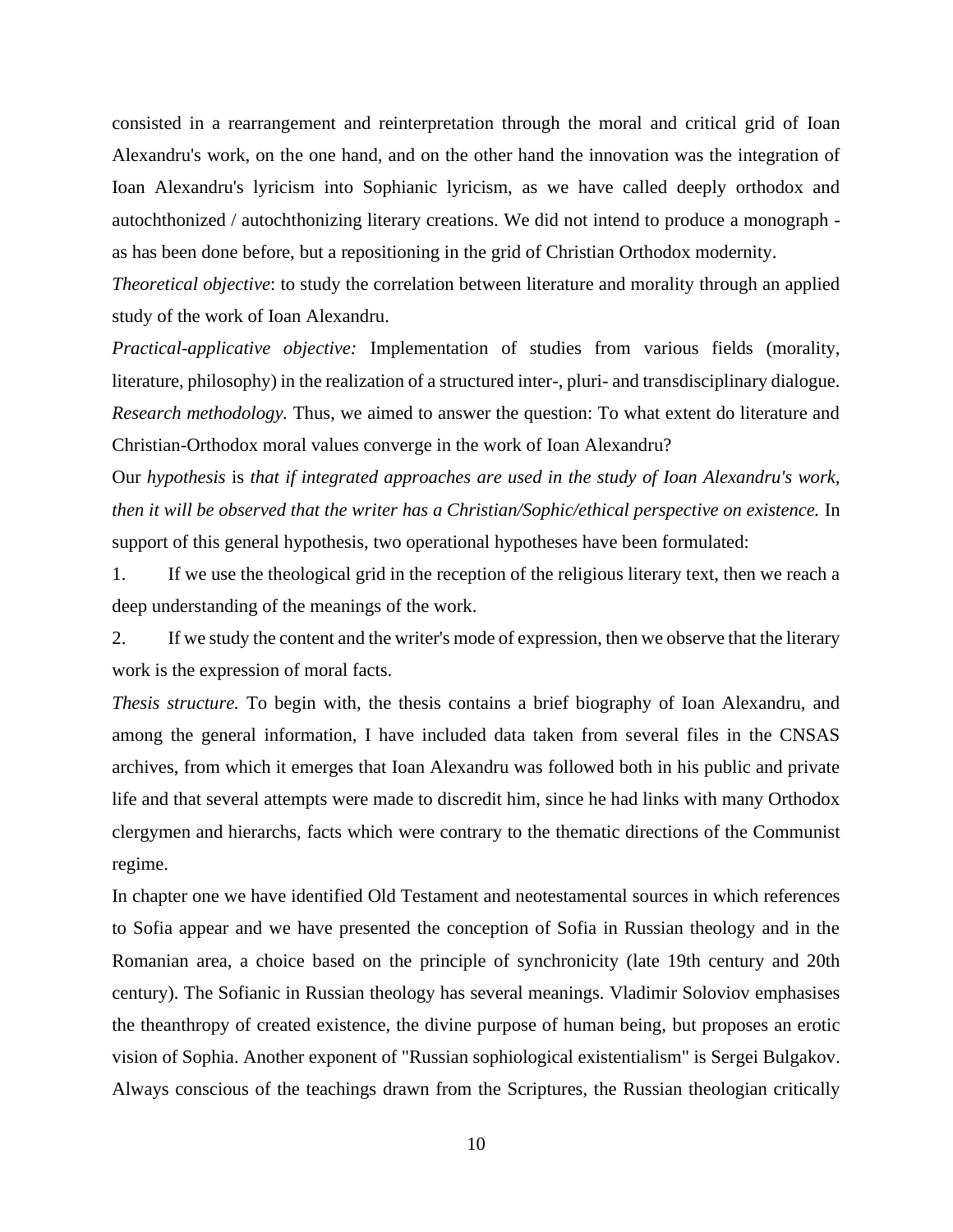analyses reality, history and the destiny of modern man. The liturgical perspective of his sophiology is emphasised by Andrew Louth, who notes the bipolarity of Sophia, being turned towards God and the world. At the center of Bulgarian sophiology is the image of the staircase linking heaven and earth, Sofia being seen as that intermediary reality between divinity and His creation, a common staircase. Pavel Florenski brings Sofia closer to the divinity and feels the speculative need for a bridge, a passage, a link between the Trinitarian Divinity and the world as a totality of creatures. He also shows an intellectualization of the symbolism of Sophia, the true Wisdom being the Logos and Sophia - the wisdom of the creature. We can identify in Florensky a cosmic sophiology (through the personal experience of the connection between God and creation/creature) and a soteriological sophiology (through those who participate in the work of salvation in the Church).

Lucian Blaga makes a philosophy of Orthodox culture, detaches himself from the Russian theologians' vision of Sophia and takes from their theories only an eminently Orthodox image: the image of the "bridge". From his perspective, Sophianism represents the "stylistic matrix of Orthodoxy"<sup>32</sup> and the Sophian perspective can be a neutral way of approaching both Orthodox theology, Orthodox philosophy and secular philosophy. Therefore, using philosophical, not dogmatic, criteria, he believes that a common denominator can be reached on common ground.

In Romanian theology, Father Dumitru Stăniloae, speaking of the work of Nichifor Crainic, considers that his understanding of Sophia is compatible with the Orthodox faith, seeing the uncreated Sophia as "the eternal thought of God" with regard to the world, a thought that encompasses the unitary and harmonious multiplicity of the ideas of all beings. The created Sophia is the beauty that emerges from what belongs to the universe and is poured out upon creatures, the "sophian beauty" defining the saved creature in the light of heavenly glory. Thus, the conception of Sophia in Romanian theology is quite different from the conception of Russian theologians, an aspect also noted by Picu Ocoleanu. Nichifor Crainic, speaking of the divine, sophianic beauty of the world, identifies it with love. Since God is love, man's tendency is to reach out to the supreme love and hence the soteriological role of beauty. This link between Sophia - beauty - love is the essence of the Romanian vision of Sophia, and in man's drive towards the state of salvation it becomes synonymous with the individual's spiritual ascent into the plenitude of Sophian beauty, which explains Dostoevsky's words: 'beauty will save the world'.

<sup>32</sup> Lucian Blaga, *Perspectiva sofianică*, în *Trilogia culturii,* Editura Humanitas, București, 2011, p. 218.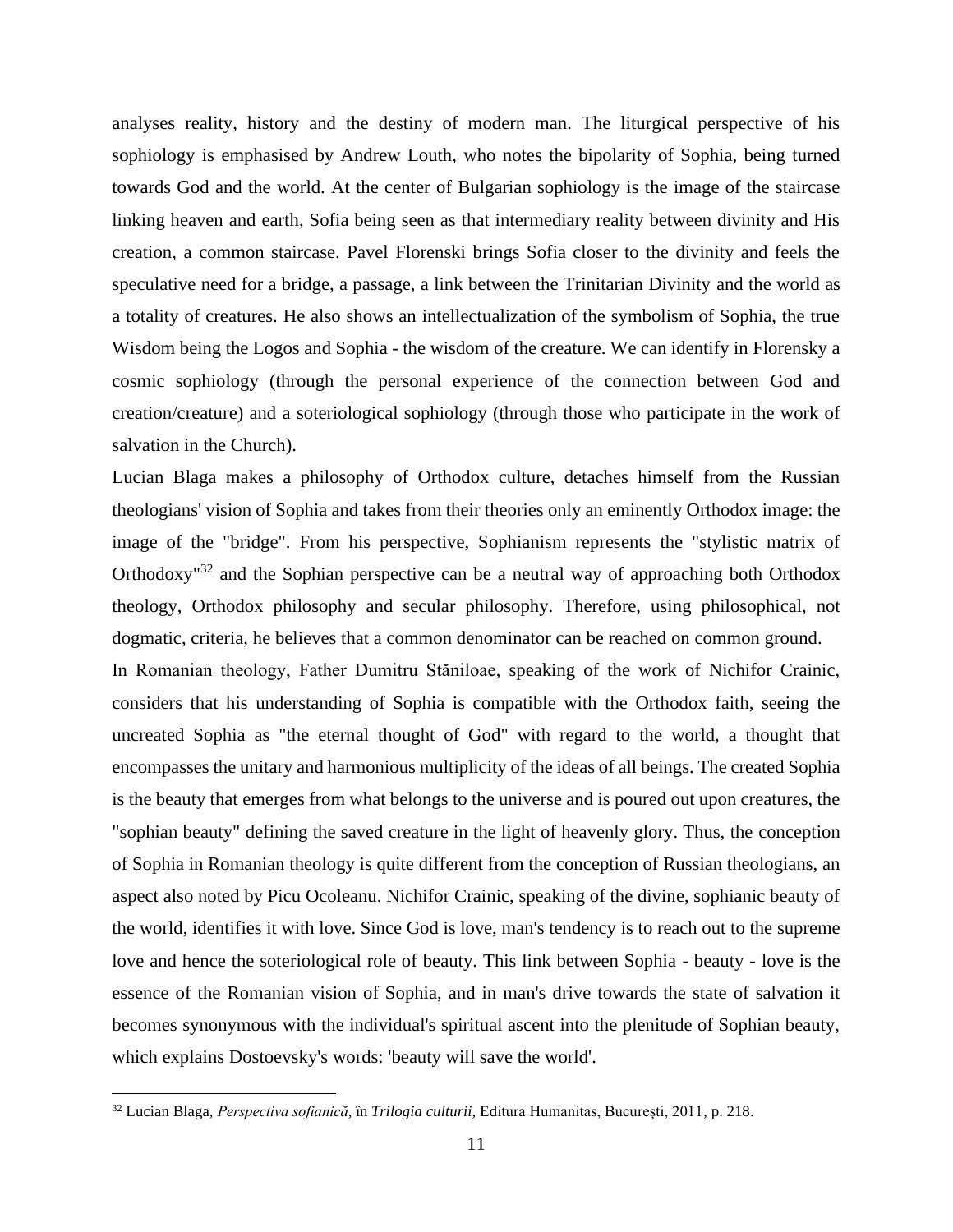In the second chapter, we have identified some coordinates of religious/Sophanic lyricism in Ioan Alexandru and presented possible problems generated by its semantics. That part of literature that deals with religious themes and motifs, in which the image of divinity appears, is transferred by literary critics to a semi-obscure area: religious literature. We start from the idea that the term religious literature is a general term, not a specific, precise one, since it is also used to describe ancient literary creations that are closely linked to liturgical, cultic manifestations. On the other hand, literary works cannot be called mystical (as has been mistakenly thought) if they do not reveal states and experiences that highlight the content of faith, from which inner changes can emerge as direct results of the revelation expressed in the work. Therefore, we will present and argue what is the role of the poet and poetry, from the perspective of Ioan Alexandru, highlighting the theological and ethical values of creation.

Starting from the Sophianic perspective on Christian existence, as explained in the first chapter, we have traced some coordinates of Sophianic lyricism, revealed in the work of Ioan Alexandru, starting from the idea that it represents a communication of man about God, implying an opening towards divinity, in the ascending journey of man towards salvation and a revelation of the "uncreated Sophia" through the "created Sophia", by understanding the Christian aspects revealed in the immediate mundane reality. This bipolarity corroborates two modes of expression: the transcendent, divinity "descends", and the transfigured cosmos "ascends", seeking communion with divinity. This openness has several consequences: a. The open work appears as a structural model of the process of signification translated into metaphors, into poetry; b. Through the word of poetry, the Word / Logos is revealed, and ordinary language becomes grammar, the language of the hymn; c. The poetic word conveys the beauty of what is seen.

We notice in Ioan Alexandru an integrating, sacramental vision of the world, the poet metamorphosing through faith and love the whole of nature, which becomes an earth transfigured in the Church, in a Eucharistic communion. Through this integration of the universe into a cosmic Liturgy, an opening is achieved that reveals the meaning of creation in union with the divinity. With liturgical communion in mind, we have analyzed the way in which several literary motifs appear and their biblical relevance: the motif of the pristine font, the altar, the chalice motif, the bread and wine motif, the lily motif, the motif of the slain lamb, the dove or dove motif. I have noticed that the revelation is autochthonized by the national - Christian - specificity. We are talking here about a convergence between dogma and kerygma, i.e. about the reception of the divine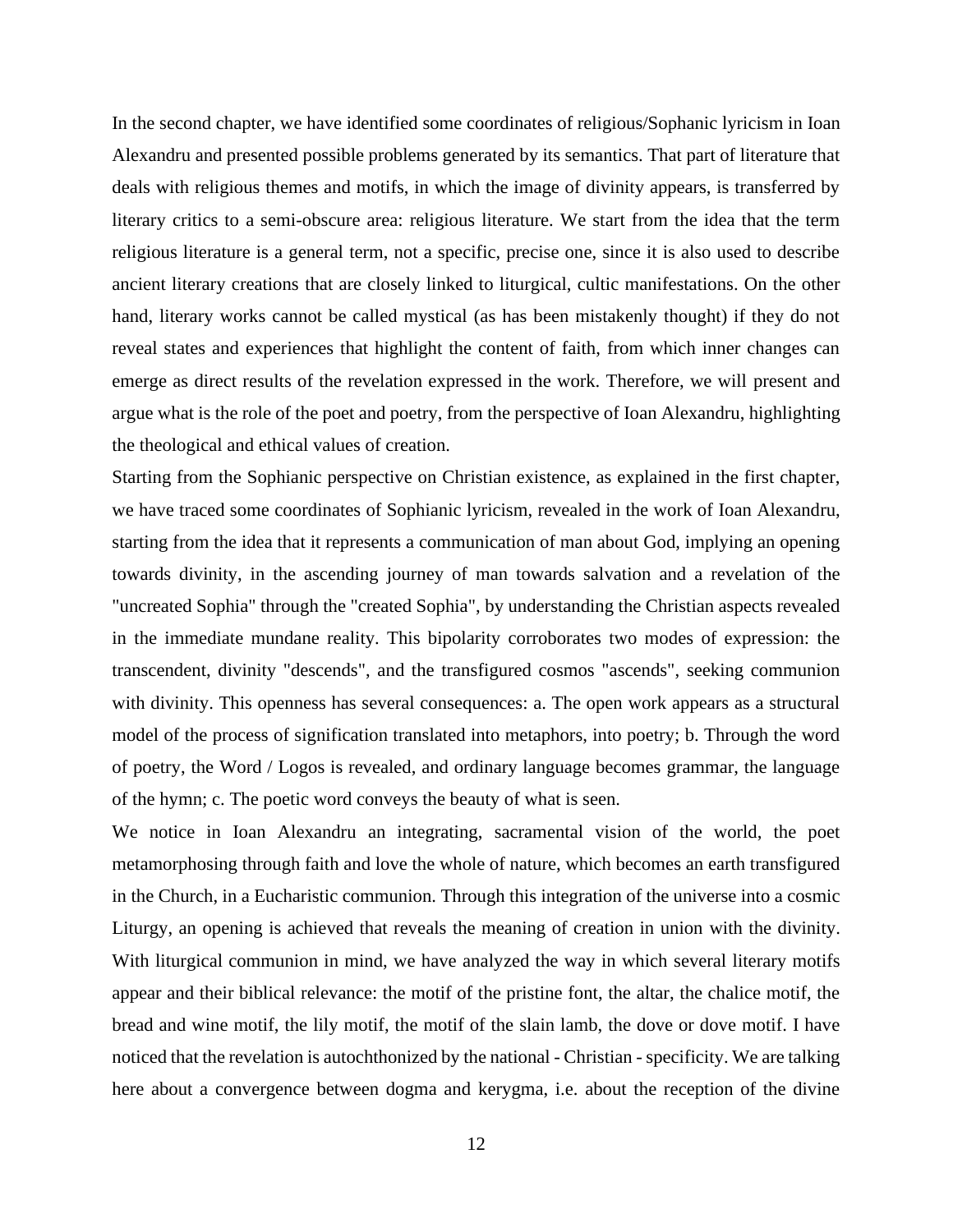message in its eternal aspect (in a diachronic perspective) and in its actuality (in a synchronic perspective). The communication of the divine is eternal, unchanged by the historical context (diachronic, "through time") and must be adapted to each historical epoch, so that the essential information can be correctly received by each generation (synchronic, "with time"). In this and the following chapters, the literary analysis has focused on two levels: 1. We have presented in detail texts that we considered representative of the proposed theme. 2. We identified themes and drew general lines of analysis.

The third chapter was devoted to the Sophian analysis of the critical reception of the poet, in order to show that the grid of analysis we have proposed is not a "canonical" one (accepted by most known literary critics), but there have been scholars who have made interpretations from a Christian perspective. Many views, often contrary, have been considered, which I have systematized and argued their viability or countered. In the first three volumes of verse, the poet reveals the need for confession, the search for expression, celebrating Dionysian frenzy, detachment from matter. In the volume *How shall I tell you* he searches for the right expression and "sings" the joy of discovering the world, the nostalgia of the deserted village, with obvious echoes of the Old Testament and the New Testament or of Nicolae Labis, Hölderlin and Rainer Maria Rilke. Life so far is more under the influence of Lucian Blaga and corresponds to a lyrical maturation. The volume *The Questionable Inferno* (1966) corresponds to a crisis between creation and conscience, the poet assumes a tragic guilt ("Before I was born I was guilty / but it was too late to make anything right" in *Oedipus*). It is the consciousness of ancestral sin and the belief in the possibility of salvation through the suffering of bearing the cross in the spirit of an Edenic communion, tragically ironized in the poem *Man*. The poems in the volume *The Waste Land* (1969) capture an initiatory and symbolic process of life after death. The attitude in *Hymns* is different from that in the earlier stages. The poet becomes an initiate, a priest on the altar of the Logos, officiating in the service of the Word a ceremony of words. From now on, everyday language becomes grammar, the language of the hymn, the language in which the Word proclaims itself. The confessional element disappears, biblical, mythological and historical experiences predominate, so that the "hymns" reflect the history of the Romanians and the history of salvation.

If the lyricism up to the *Hymns* is generally well received by literary critics, as the seven volumes appear, the critical reception notices monotony, rhetoric and does not appreciate the religiosity, dogmatism, catechetical character and prophetic dimension of the work. Although there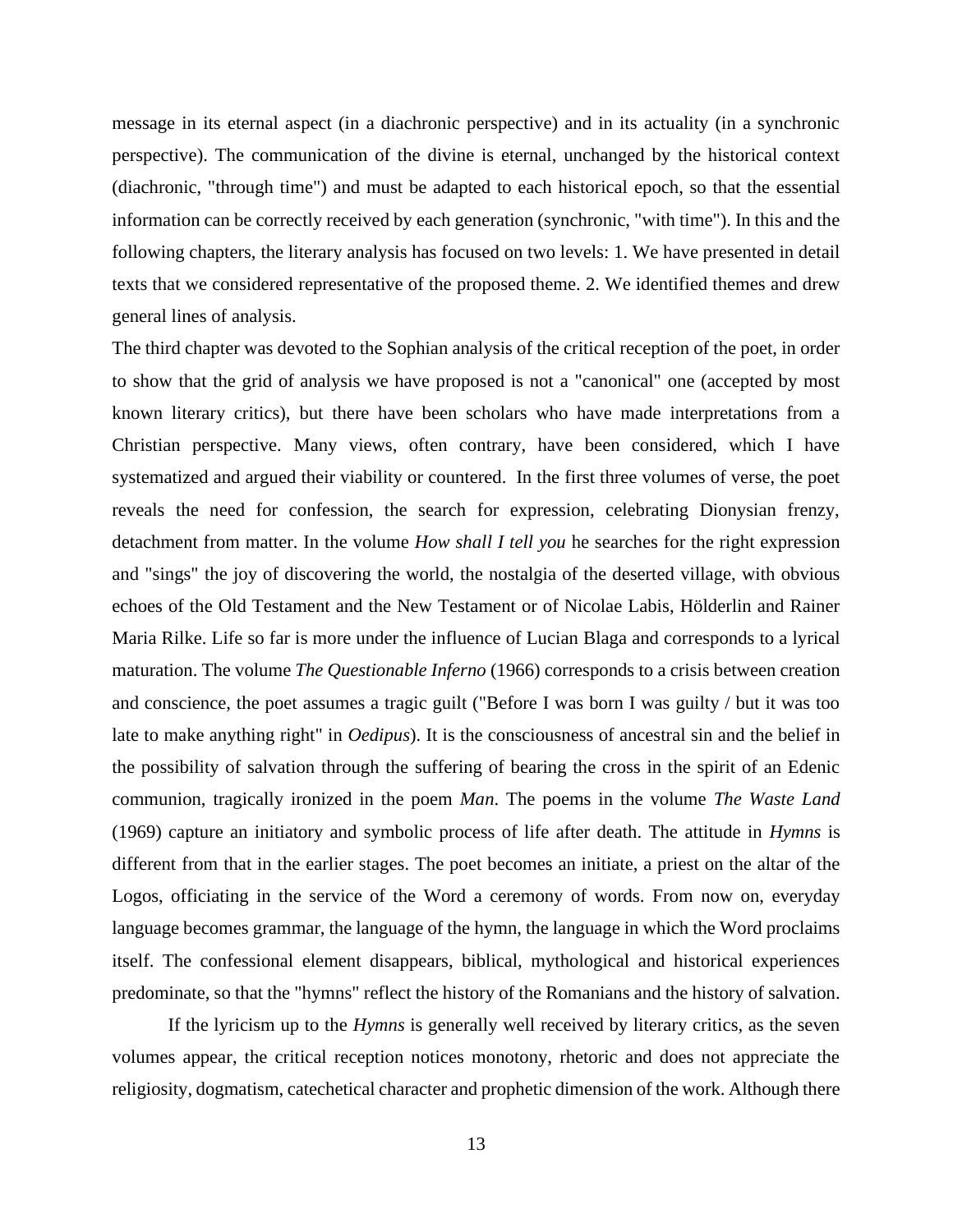is an opening up of the Christian lyrical universe, there is a "closure" of reception. This is why I have presented the opinions of some well-known literary critics and explained why they are partly correct or incorrect. We consider it important that, being grouped in seven volumes (to which the seven Lauds refer), the *Hymns* constitute a single song in which the poet praises God, addresses a song of praise to the Logos incarnate in history and in which he places before the divinity persons and personalities with an important role in personal and national history, transfigured in the rhetoric of artistic creation. In this way, they also represent a form of expression as a resistance of Christian faith against ideological indoctrination.

In the fourth chapter we have identified some defining, sacred, favourite topos in the work of Ioan Alexandru: the wilderness, the village and the homeland / Patria.

The wilderness is that area which man, as a traveler through this ephemeral world, traverses on his way to salvation. In Alexandria's work, the wilderness has two main meanings: physical space and spiritual place. As a physical space, it represents the place of damnation, the area to which the sinbearer, the scapegoat, is sent, recovered by the presence of the Saviour and the temptation in the wilderness (Mt. 4:1, Mk. 1:13; Lk. 4:2). As a spiritual place, the symbolism of the wilderness is more complex: A space that emphasizes the departure from the original state of the protopaths and in which an attempt is made to recover it and the link with the divinity; a place of need, of difficulties, of purification, of sacrifice on the road to salvation; a place of immobility, of eternal existence, in which paradoxically time stops and continues its flow, "For in the wilderness everything flows / In the wilderness everything stays, in the wilderness / Everything becomes" (*Black Butterflies* in V. P). The wilderness is not detached from anistory, but its existence is integrated into the flow of terrestrial life. Thus it becomes the wilderness of personal history and the wilderness of universal history, which man traverses, the former being contained in the latter. The village motif is part of the theme of family and love and has several meanings, being understood as the place where the individual affirms his identity, the matrix of socialanthropological sophianism. The village represents the order of this world (tradition) from the micro-unity represented by the family to the communion of the faithful in the Church. Whether he speaks of those who are, or of those who are no longer, Ioan Alexandru follows the axis of the individual - family - village - Church - cemetery ("the nation under the country" - *The Colopotary*, in *I. T.)* in the spirit of tradition, understood as the succession of the generations of the living and the dead ("the grave of my grandfather, over the grave of my great-grandfather" - *As in Paradise*,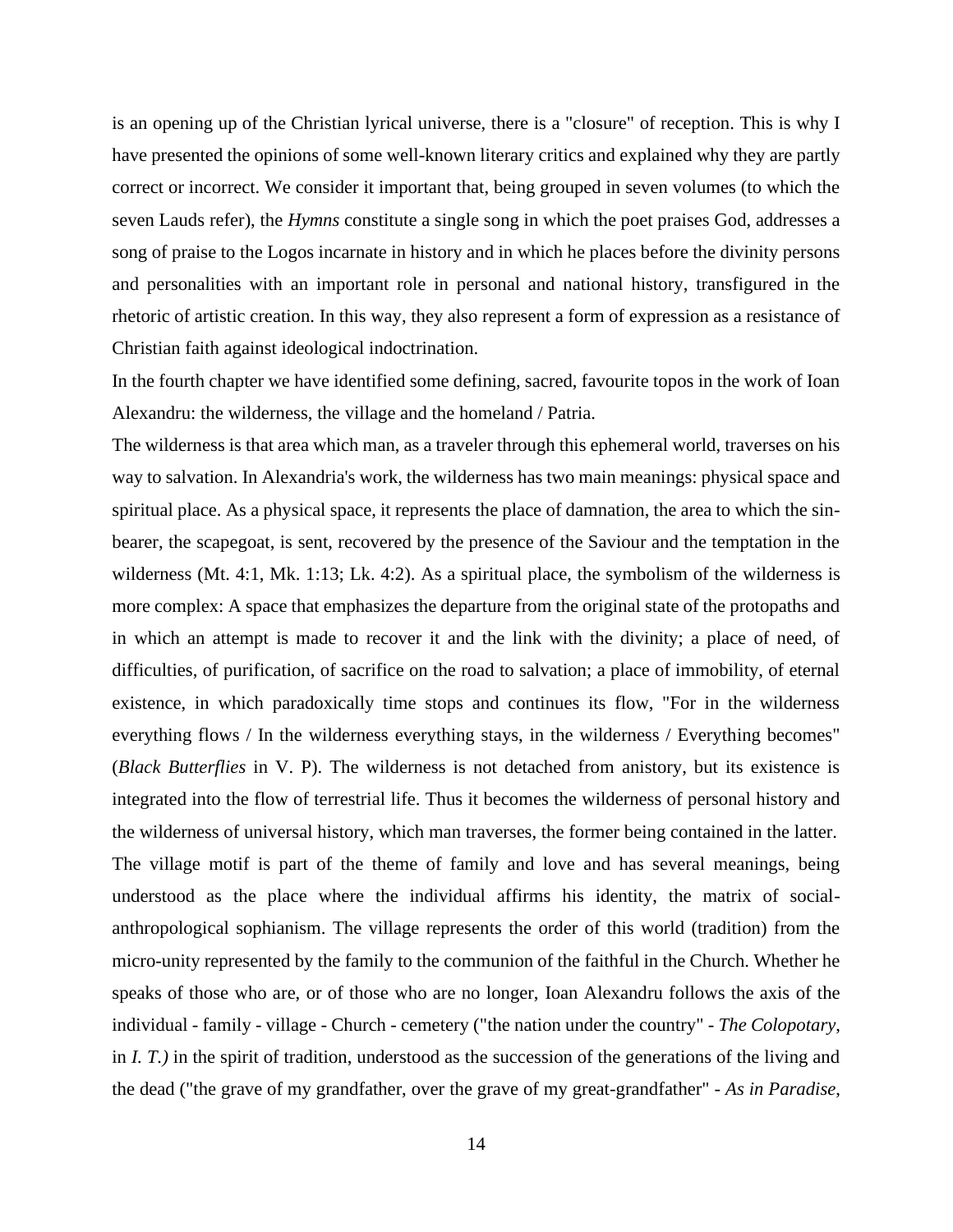in *I. D*.). Spatial succession is doubled by temporal succession, both seen from an eschatological perspective.

As a place of individual and collective sacrifice, the village is the redeemed space. In a connotative sense, the image of the village is a representation of the earthly Paradise for those who "live only by the word" - *Peasants*, in *I. Ma*.), as a vehicle towards transcendence, as a Sophianic topos, a transfigured earth ("the icon of the other earth" - *Tradition*, in *I. I*.), spiritualized through the effort to restore communion with the divinity achieved by shedding the "garments of skin" ("they descended into the lexicon" *Origin*, in *I. T*.). The village for Ioan Alexandru is the place of origin, and "home" becomes "Sophia" holographically found in the microcosm.

The human existence founded in the family, in the village, is fully affirmed in the homeland. Etymologically, the term comes from (p)Father, so the inhabitants of the homeland are related to each other in being by participating in the life of the Logos. The term has two meanings: the earthly homeland and the heavenly homeland. The earthly homeland is defined as: topos of communion, place where we worship God, topos of anamnesis. It is based on the individual sacrifice and the collective sacrifice of the ancestors ("homeland of bones") who fought for its existence and integrity. The homeland, understood as the Kingdom of Heaven, is the one towards which the Christian is striving, the original, archetypal topos to which he wants to be integrated.

In conclusion, we believe that through our approach we have succeeded in showing that it is possible to speak of the existence of a Sophianic poetry and we have established its coordinates, including the lyric of Ioan Alexandru in this category. We have also pointed out that, as it emerges from Alexandrian work, the poet who is aware of the beauty of the seen world, of the presence of the created Sophia, as the exponent of a whole series of generations, in communion with others, becomes the poet-logophor, who can only find himself in the sacred topos (village, homeland) and who transposes in his work two spiritual axes based on the idea of the hierophyte: national history and the history of salvation, Christian spirituality. From this hypostasis he places himself under the ascendancy of the Logos and puts before Him creation transfigured by his sacrificial love.

To sum up, in the paper "The Sophian Perspective on Existence - Theological and Ethical Values in the Work of Ioan Alexandru" we have established correlations between literature and moral theology, with Ioan Alexandru's work as a unifying element. From the very beginning, we have noticed a possible deficiency in the reception, starting from the title, in the possibility of questions concerning the transmission of revelations of Sophia in Alexandrian lyric. By defining and